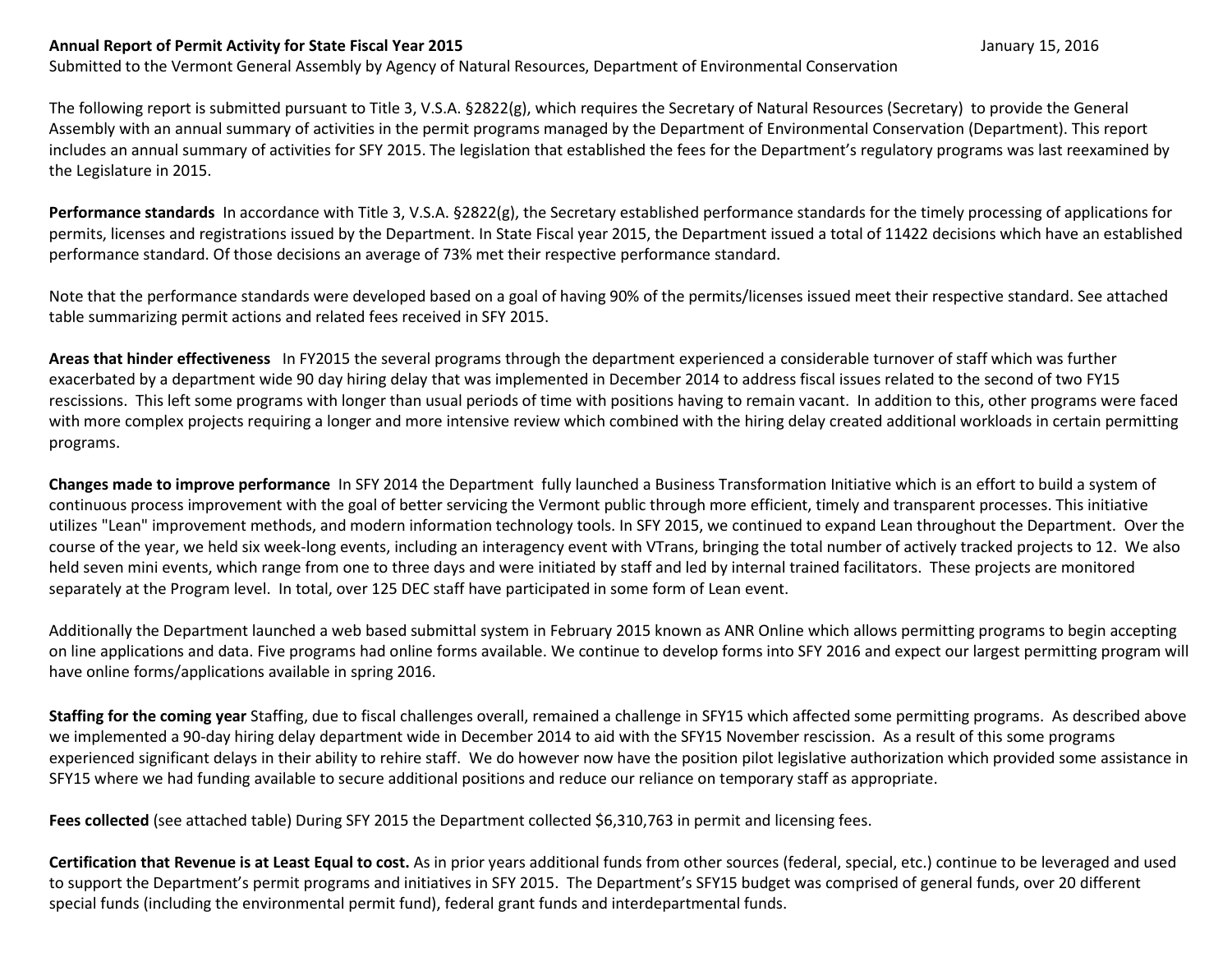| SFY 2015 PEP Data<br><b>Air Pollution</b>                                              | Cases<br>Received | Cases<br>Completed | Number of Number of Performance<br>Standard,<br><b>Days</b> | Average<br><b>DEC Days</b> | <b>Cases</b><br>Meeting<br>Standard | Number of Percentage<br>of Cases<br>Meeting<br>Standard |                                                                                                                 | <b>Fees Received</b> |
|----------------------------------------------------------------------------------------|-------------------|--------------------|-------------------------------------------------------------|----------------------------|-------------------------------------|---------------------------------------------------------|-----------------------------------------------------------------------------------------------------------------|----------------------|
| Admin Amendment                                                                        |                   | $\overline{7}$     |                                                             |                            |                                     |                                                         |                                                                                                                 |                      |
| Operating Permit: Renewal: pre PEP std                                                 | $\overline{7}$    |                    | 30                                                          | 7                          | $\overline{7}$                      | 100%                                                    |                                                                                                                 |                      |
| Operating Permit Renewal (No NSR)                                                      | n/a<br>10         | n/a<br>10          | n/a<br>150                                                  | n/a<br>1603                | n/a<br>$\overline{2}$               | n/a<br>20%                                              |                                                                                                                 |                      |
| <b>Construction Permit: Minor</b>                                                      | 4                 | $\overline{4}$     | 80                                                          | 62                         | 3                                   | 75%                                                     |                                                                                                                 |                      |
| Construction Permit: Minor w/ meeting                                                  | 20                | 20                 | 125                                                         | 385                        | 14                                  | 70%                                                     |                                                                                                                 |                      |
| <b>Construction Permit: Major</b>                                                      | $0\%$             | $0\%$              | 175                                                         | $0\%$                      | $0\%$                               | $0\%$                                                   |                                                                                                                 |                      |
|                                                                                        |                   |                    |                                                             |                            |                                     |                                                         | $\, \, \raisebox{12pt}{$\scriptstyle\circ$}$                                                                    | 1,363,037            |
| <b>Aquatic Nuisance</b>                                                                |                   |                    |                                                             |                            |                                     |                                                         |                                                                                                                 |                      |
| <b>Treatment Permit: All Pesticides and Chemicals</b>                                  | $\mathfrak{Z}$    | $\overline{4}$     | 180                                                         | 139                        | $\overline{2}$                      | 100%                                                    |                                                                                                                 | \$75.00              |
| Treatment Permit: Bottom Barriers/Powered Mechanical                                   |                   |                    |                                                             |                            |                                     |                                                         |                                                                                                                 |                      |
| Devices                                                                                | 9                 | 7                  | 75                                                          | 200                        | $\mathbf{1}$                        | 14%                                                     |                                                                                                                 | \$175.00             |
| Treatment Permit: Structural and Biological Controls                                   | $\mathbf{1}$      | $\overline{0}$     | 180                                                         | n/a                        | $\boldsymbol{0}$                    | $0\%$                                                   |                                                                                                                 | \$0.00               |
| Dam Safety                                                                             |                   |                    |                                                             |                            |                                     |                                                         |                                                                                                                 |                      |
| Dam Safety Permit w/o Public Meeting                                                   | 10                | 6                  | 45                                                          | 41                         | 5                                   | 83%                                                     | $\mathbb{S}$                                                                                                    | 6,932                |
| <b>Hazardous Waste</b>                                                                 |                   |                    |                                                             |                            |                                     |                                                         |                                                                                                                 |                      |
| Treatment, Storage, Disposal Certificate                                               | $\boldsymbol{6}$  | 6                  | n/a                                                         | n/a                        | n/a                                 | n/a                                                     | $\mathbb{S}% _{n}^{2d}(\mathbb{R}^{2d}(\mathbb{R}^{2d}))=\mathbb{S}_{n}^{2d}(\mathbb{R}^{2d}(\mathbb{R}^{2d}))$ | 10,850               |
| Large Quantity Generator                                                               | 47                | 47                 | n/a                                                         | n/a                        | n/a                                 | n/a                                                     | $\mathfrak{S}$                                                                                                  | 28,200               |
| <b>Small Quantity Generator</b>                                                        | 245               | 245                | n/a                                                         | n/a                        | n/a                                 | n/a                                                     | $\mathbb{S}$                                                                                                    | 32,125               |
| <b>Condition/al Exempt Generators</b>                                                  | 2016              | 2015               | n/a                                                         | n/a                        | n/a                                 | n/a                                                     | $\mathfrak{S}$                                                                                                  | 157,050              |
| Potable Water Supply/Wastewater Disposal/Subdivision                                   |                   |                    |                                                             |                            |                                     |                                                         |                                                                                                                 |                      |
| Potable Water Supply/Wastewater Disposal/Subdivision:<br>Greater than 500 gal          | 601               | 571                | 45                                                          | 14                         | 554                                 | 97%                                                     |                                                                                                                 |                      |
| Potable Water Supply/Wastewater Disposal/Subdivision: Less<br>than or equal to 500 gpd | 1793              | 1796               | 30                                                          | 12                         | 800                                 | 97%                                                     |                                                                                                                 |                      |
| Land Subdivision: Multiple Lots                                                        | 216               | 199                | 45                                                          | 14                         | 194                                 | 97%                                                     |                                                                                                                 |                      |
|                                                                                        |                   |                    |                                                             |                            |                                     |                                                         |                                                                                                                 |                      |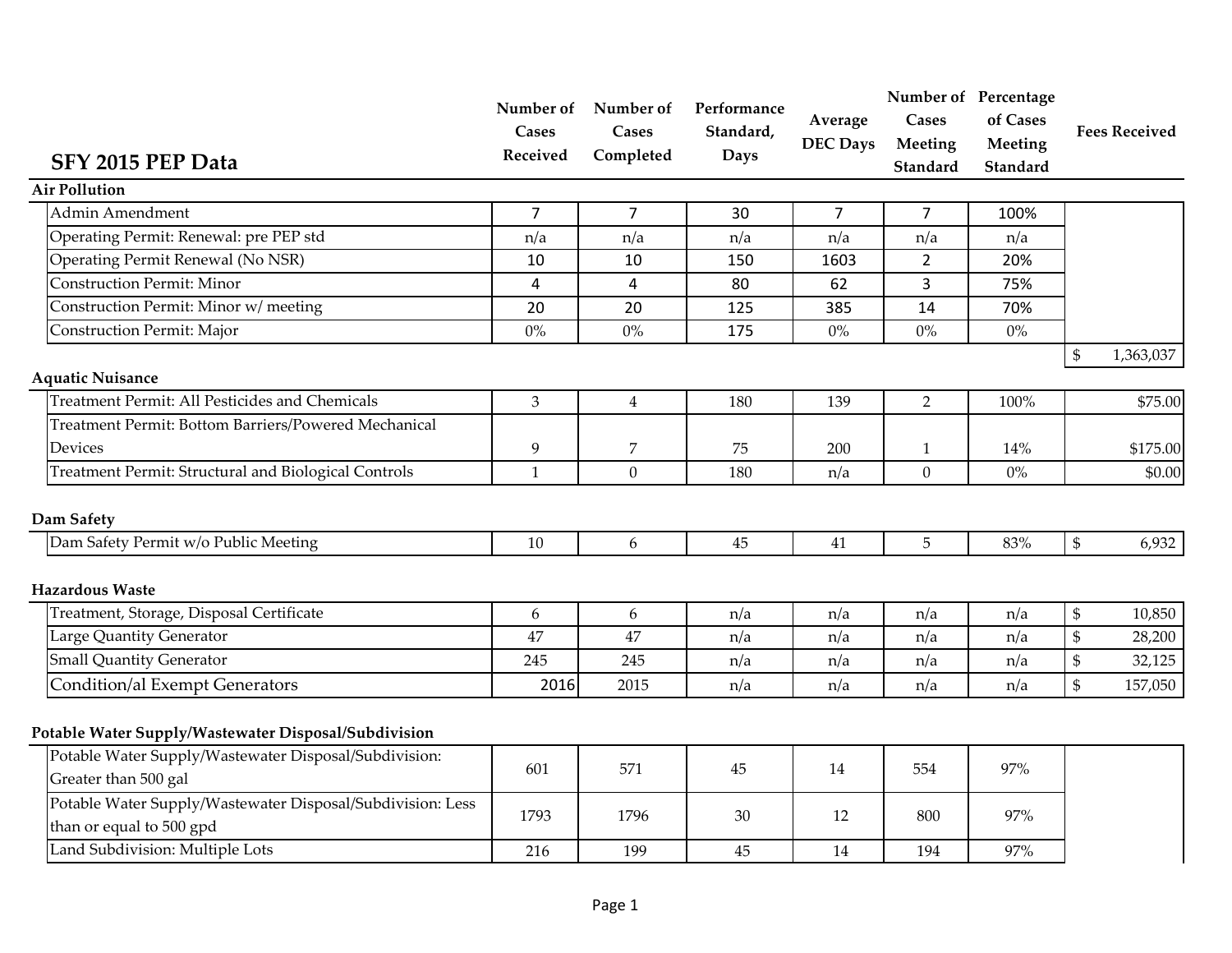| SFY 2015 PEP Data                                            | Number of<br>Cases<br>Received | Number of<br>Cases<br>Completed | Performance<br>Standard,<br><b>Days</b> | Average<br><b>DEC Days</b> | Cases<br>Meeting<br>Standard | Number of Percentage<br>of Cases<br>Meeting<br>Standard | <b>Fees Received</b>                                                                                                       |
|--------------------------------------------------------------|--------------------------------|---------------------------------|-----------------------------------------|----------------------------|------------------------------|---------------------------------------------------------|----------------------------------------------------------------------------------------------------------------------------|
| Land Subdivision: Single Family Home or Own Lot              | 822                            | 836                             | 30                                      | 11                         | 815                          | 97%                                                     |                                                                                                                            |
| total fees                                                   |                                |                                 |                                         |                            |                              |                                                         | \$952,309.00                                                                                                               |
| <b>Lakes and Ponds</b>                                       |                                |                                 |                                         |                            |                              |                                                         |                                                                                                                            |
| Lake Encroachment Permit                                     | 38                             | 33                              | 90                                      | 77                         | 22                           | 66%                                                     | \$44,386.26                                                                                                                |
| <b>Solid Waste</b>                                           |                                |                                 |                                         |                            |                              |                                                         |                                                                                                                            |
| <b>Administrative Amendment</b>                              | $\,8\,$                        | 8                               | 30                                      | 5                          | 8                            | 100%                                                    |                                                                                                                            |
| Categorical Certification of Disposal Facilities             | 5                              | 5                               | 30                                      | 88                         | $\overline{0}$               | $0\%$                                                   |                                                                                                                            |
| Composting Facility Certification: Categorical               | $\mathbf 5$                    | 5                               | 30                                      | 18                         | 15                           | 100%                                                    |                                                                                                                            |
| Composting Facility Certification: New or Complex Renewal    |                                |                                 |                                         |                            |                              |                                                         |                                                                                                                            |
| with Hearing                                                 | $\overline{2}$                 | $\overline{2}$                  | 180                                     | 118                        | $\overline{2}$               | 100%                                                    |                                                                                                                            |
| Landfill Certification and Treatment: New or Complex Renewal | $\mathbf{1}$                   | $\mathbf{1}$                    | 260                                     | 110                        | $\mathbf{1}$                 | 100%                                                    |                                                                                                                            |
| Landfill Certification and Treatment: Renewal                |                                |                                 |                                         |                            |                              |                                                         |                                                                                                                            |
| Landfills: Post Closure Certification                        | 12                             | 12                              | 120                                     | 83                         | 11                           | 92%                                                     |                                                                                                                            |
| Recycling Facility Certification: Categorical                | 18                             | 18                              | 30                                      | 15                         | 14                           | 78%                                                     |                                                                                                                            |
| Transfer Station/Recycling Facility Certification: New or    |                                |                                 |                                         |                            |                              |                                                         |                                                                                                                            |
| Complex                                                      | 6                              | 6                               | 160                                     | 114                        | 6                            | 100%                                                    |                                                                                                                            |
| Transfer Station/Recycling Facility Certification: Renewal   | 23                             | 23                              | 100                                     | 71                         | 16                           | 70%                                                     |                                                                                                                            |
| total fees                                                   |                                |                                 |                                         |                            |                              |                                                         | $\mathbb{S}% _{n}^{2d}(\mathbb{R}^{2d}(\mathbb{R}^{2d}))=\mathbb{S}_{n}^{2d}(\mathbb{R}^{2d}(\mathbb{R}^{2d}))$<br>659,648 |
| <b>Residual Mangement</b>                                    |                                |                                 |                                         |                            |                              |                                                         |                                                                                                                            |
| Residual Man/agement Certification                           | 5                              | 9                               | 120                                     | 128                        | $\overline{4}$               | 44%                                                     | \$4,640.00                                                                                                                 |
| Residual Man/agement Certification w/Hearing                 | n/a                            | n/a                             | 200                                     | n/a                        | n/a                          | n/a                                                     | \$210.00                                                                                                                   |
| <b>Waste Haulers</b>                                         |                                |                                 |                                         |                            |                              |                                                         |                                                                                                                            |
| Waste Hauler Permit Stickers: Solid Waste                    | 2166                           | 2166                            | 30                                      | $6 \mid$                   | 363                          | 94%                                                     |                                                                                                                            |
| Waste Hauler Permit Stickers: Residual Waste                 | 178                            | 178                             | 30                                      | $6 \mid$                   | 135                          | 95%                                                     |                                                                                                                            |
| Waste Hauler Permit Stickers: Hazardous Waste                | 2291                           | 2291                            | 30                                      | 3                          | 169                          | 97%                                                     |                                                                                                                            |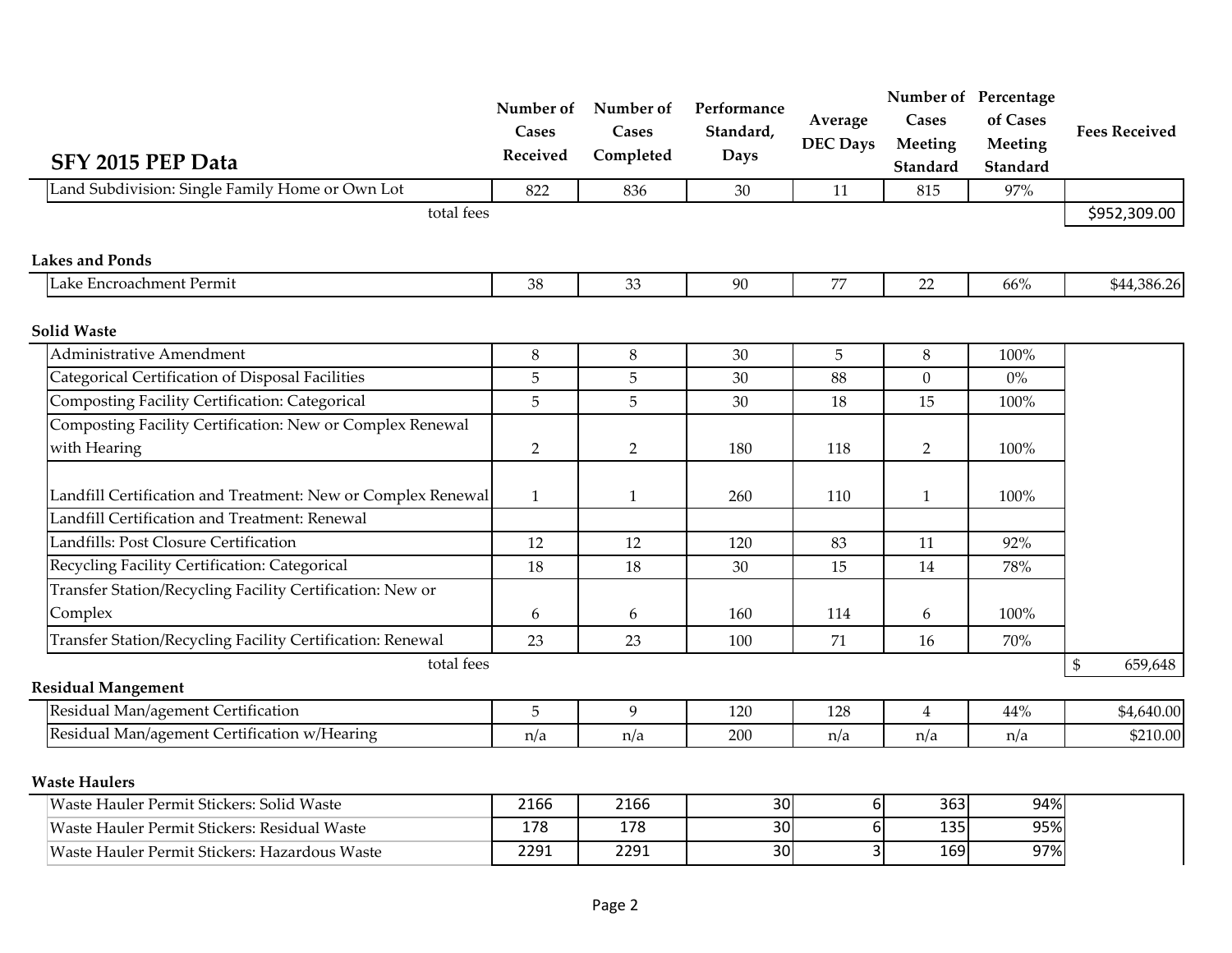| SFY 2015 PEP Data                                          | Cases<br>Received | Number of Number of<br>Cases<br>Completed | Performance<br>Standard,<br><b>Days</b> | Average<br><b>DEC Days</b> | Cases<br>Meeting<br>Standard | Number of Percentage<br>of Cases<br>Meeting<br>Standard | <b>Fees Received</b>                |
|------------------------------------------------------------|-------------------|-------------------------------------------|-----------------------------------------|----------------------------|------------------------------|---------------------------------------------------------|-------------------------------------|
| total fees                                                 |                   |                                           |                                         |                            |                              |                                                         | $\overline{\mathcal{S}}$<br>416,400 |
| <b>Stream Alteration</b>                                   |                   |                                           |                                         |                            |                              |                                                         |                                     |
| Mineral Prospecting Permit                                 | 15                | 15                                        | 30                                      | 3                          | 15                           | 100%                                                    | \$0.00                              |
| <b>Stream Alteration Permit</b>                            |                   |                                           | 40                                      |                            |                              |                                                         | \$650.00                            |
| <b>Underground Storage Tanks</b>                           |                   |                                           |                                         |                            |                              |                                                         |                                     |
| UST: Permit: New (tanks only - not replacements)           | 60                | 67                                        | 60                                      |                            | 63                           | 94%                                                     |                                     |
| UST: Permit: Renewal                                       | 229               | 242                                       | 30                                      |                            | 226                          | 93%                                                     |                                     |
| UST: Permit: Operation/al (construction/change)            | 112               | 119                                       | 30                                      |                            | 119                          | 100%                                                    |                                     |
| UST Fees: New, Renewal and Annual                          |                   |                                           |                                         |                            |                              |                                                         | $\frac{1}{2}$<br>239,600            |
| <b>Wastewater Designer License</b>                         |                   |                                           |                                         |                            |                              |                                                         |                                     |
| Designer License: Class A                                  | 29                | 29                                        | 90                                      | 3                          | 29                           | 100%                                                    | \$1,575.00                          |
| Designer License: Class B                                  | 145               | 142                                       | 45                                      | 3                          | 142                          | 100%                                                    | \$8,250.00                          |
| <b>Wastewater Discharges and Stormwater</b>                |                   |                                           |                                         |                            |                              |                                                         |                                     |
| Direct Dischage: General Permit NOI                        | 15                | 15                                        | 30                                      | 11                         | 15                           | 100%                                                    | \$1,680.00                          |
| Direct Dischage: Individual Discharge Permit: New          | 11                | 15                                        | 150                                     | 92                         | 11                           | 73%                                                     | \$6,697.96                          |
| Direct Discharge: Individual Discharge Permit: Renewal     | 22                | 20                                        | 120                                     | 900                        | $\mathbf{1}$                 | $5\%$                                                   | \$1,440.00                          |
| Indirect Discharge: General Permit                         | $\mathbf{1}$      | $\mathbf{1}$                              | 30                                      | 10                         | $\mathbf{1}$                 | 100%                                                    | \$240.00                            |
| Indirect Discharge: Greater than 10,000 gpd                | 11                | 15                                        | 120                                     | 69                         | 15                           | 100%                                                    |                                     |
| Indirect Discharge: Greater than 10,000 gpd with Hearing   | $\boldsymbol{0}$  | $\mathbf{1}$                              | 180                                     | 221                        | $\mathbf{0}$                 | $\boldsymbol{0}$                                        |                                     |
| Indirect Discharge: Less than or equal to 10,000 gpd       | 9                 | 13                                        | 90                                      | 49                         | 13                           | 100%                                                    | \$5,795.00                          |
| Stormwater Individual Discharge Permit: New (INDS)         | 60                | 53                                        | 90                                      | 71                         | 41                           | 77%                                                     | \$145,092.92                        |
| Stormwater Individual & General Discharge Permits: Renewal |                   |                                           |                                         |                            |                              |                                                         |                                     |
| $(R)$ & 9010s                                              | 111               | 107                                       | 90                                      | 45                         | 100                          | 93%                                                     | \$590,841.23                        |
| Stormwater General Permit: NOI (9003, 9015, 9020)          | 437               | 417                                       | 60                                      | 45                         | 345                          | 83%                                                     | \$74,879.34                         |
| <b>Underground Injection Control Permit</b>                | $\mathbf{0}$      | $\overline{0}$                            | 60                                      | n/a                        | n/a                          | n/a                                                     | \$640.00                            |
| Old Underground Injection Control Permit                   | $\overline{2}$    | 59                                        | 60                                      | 1827                       | $\overline{2}$               | 3%                                                      | \$520.00                            |